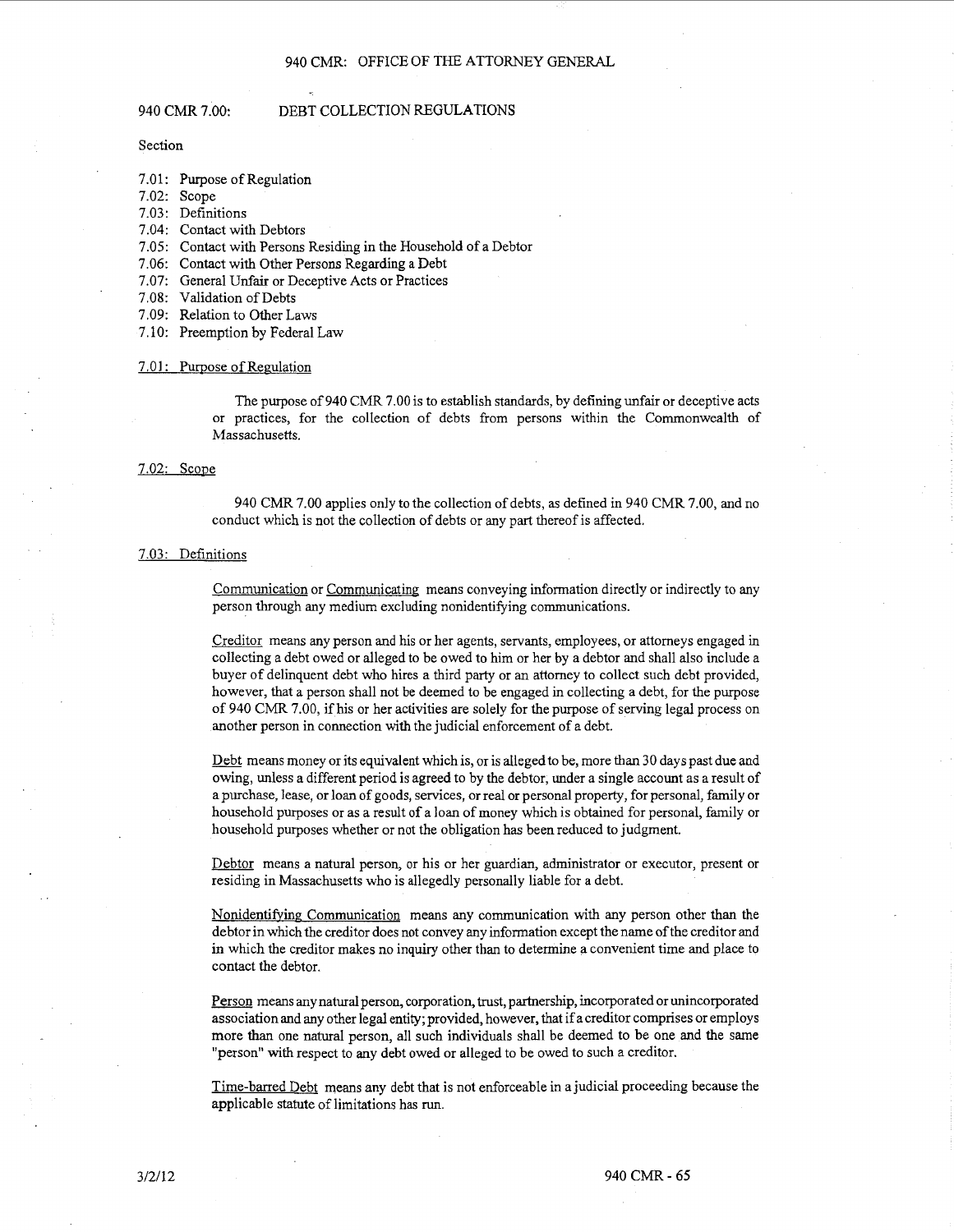## 7.04: Contact with Debtors

(1) It shall constitute an unfair or deceptive act or practice for a creditor to contact a debtor in any of the following ways:

(a) Threatening to sell or assign to another the obligation of a debtor with an attending representation or implication that the result of such sale or assignment would be that a debtor would lose any defense to the claim or would be subjected to harsh, vindictive or abusive collection attempts;

(b) Threatening that nonpayment of a debt will result in:

1. Arrest or imprisonment of any debtor; or

2. Seizure, garnishment, attachment, or sale of any property or wages of any person or the taking of other action requiring judicial order without informing the debtor that there must be in effect a judicial order permitting such action before it can be taken or unless such action is lawful and the creditor intends to take such action; or

3. Any action that cannot legally be taken or that is not intended to be taken.

(c) Using profane or obscene language;

( d) Communicating by telephone without disclosure of the name of the business or company of the creditor and without disclosure of the first and last name of the individual making such communication or a first name and a personal identifier for such individual such as a code or alias, provided however, that any such individual utilizing a personal identifier shall only use one such personal identifier at all times and provided that a mechanism is established by the creditor to identify the person using such personal identifier;

( e) Causing expense to any debtor in the form oflong distance or collect telephone calls, text messaging, download fees, data usage fees, or other similar charges, except the creditor may place non-collect telephone calls to the debtor's place of residence, cellular telephone, or other telephone number provided by the debtor as his or her personal telephone number, subject to the limitations set forth in 940 CMR 7.04(1)(f);

(f) Initiating a communication with any debtor via telephone, either in person or via text messaging or recorded audio message, in excess of two such communications in each seven-day period to either the debtor's residence, cellular telephone, or other telephone number provided by the debtor as his or her personal telephone number and two such communications in each 30-day period other than at a debtor's residence, cellular telephone, or other telephone number provided by the debtor as his or her personal telephone number, for each debt, provided that for purposes of 940 CMR 7.04( $l$ )(f), a creditor may treat any billing address of the debtor as his or her place of residence, and provided further, that a creditor shall not be deemed to have initiated a communication with a debtor if the communication by the creditor is in response to a request made by the debtor for said communication;

(g) Placing telephone calls at times known to be times other than the nonnal waking hours of a debtor, or if normal waking hours are not known, at any time other than between 8:00 A.M. and 9:00 P.M. eastern time;

(h) Placing any telephone calls to the debtor's place of employment if the debtor has made a written or oral request that such telephone calls not be made at the place of employment, provided, that any oral request shall be valid for only ten days unless the debtor provides written confirmation postmarked or delivered within seven days of such request. A debtor may at any time terminate such a request by written communication to the creditor;

(i) Failing to send the debtor the following notice in writing within 30 days after the first communication to a debtor at his or her place of employment regarding any debt, provided that a copy of the notice shall be sent every six months thereafter so long as collection activity by the creditor on the debt continues and the debtor has not made a written request as described in 940 CMR 7.04(1)(h).

### NOTICE OF IMPORTANT RIGHTS

YOU HAVE THE RIGHT TO MAKE A WRITTEN OR ORAL REQUEST THAT TELEPHONE CALLS REGARDING YOUR DEBT NOT BE MADE TO YOU AT YOUR PLACE OF EMPLOYMENT. ANY SUCH ORAL REQUEST WILL BE VALID FOR ONLY TEN DAYS UNLESS YOU PROVIDE WRITTEN CONFIRMATION OF THE REQUEST POSTMARKED OR DELIVERED WITHIN SEVEN DAYS OF SUCH REQUEST. YOU MAY TERMINATE THIS REQUEST BY WRITING TO THE CREDITOR.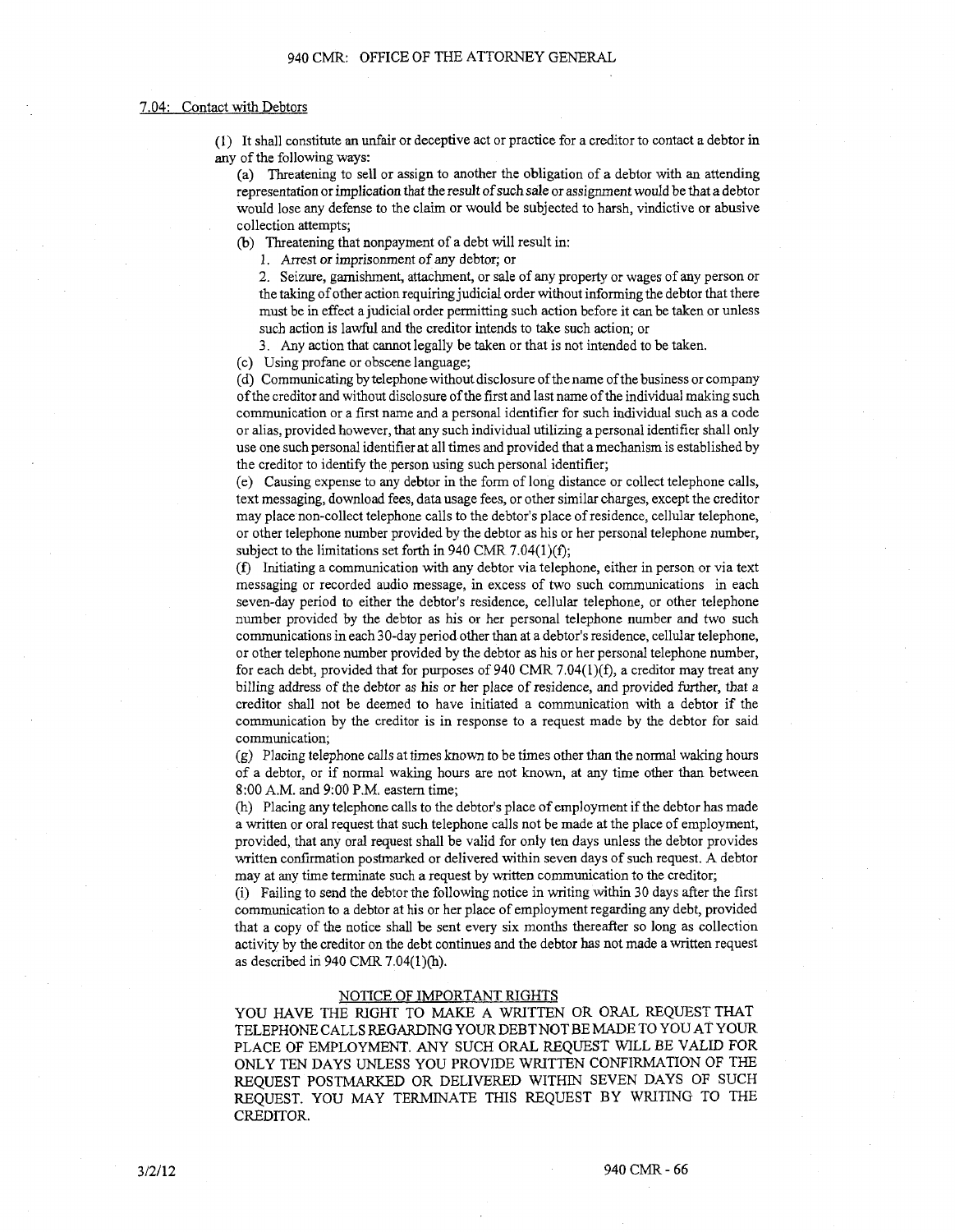## 7.04: continued

(j) Visiting the household of a debtor at times other than the normal waking hours of such debtor, or if normal waking hours are not known, at any time other than between 8 :00 A.M. and 9:00 P.M., eastern time provided however that in no event shall such visits, initiated by the creditor, exceed one in any 30-day period for each debt, excluding visits where no person is contacted in the household, unless a debtor consents in writing to more frequent visits, provided, further, that at all times the creditor must remain outside the household unless expressly invited inside by such debtor; and provided further, that visits to the household of a debtor which are solely for the purpose of repossessing any collateral or property of the creditor (including but not limited to credit cards, drafts, notes or the like), are not limited under 940 CMR 7.04(1)(j);

(k) Visiting the place of employment of a debtor, unless requested by the debtor, excluding visits which are solely for the purpose of repossessing any collateral or property of the creditor;

(l) Confronting or communicating in person with a debtor regarding the collection of a debt in a public place, excluding courthouses, the creditor's place of business, other places agreed to by a debtor, offices of an attorney for the creditor, or places where the conversation between the creditor and a debtor cannot be reasonably overheard by any other person not authorized by the debtor;

(m) Stating that the creditor will take any action, including legal action, which in fact is not taken or attempted on such debtor's account, unless an additional payment or a new agreement to pay has occurred within the stated time period. For purposes of 940 CMR  $7.04(1)(m)$ , the time period in connection with such statement shall be presumed to expire 14 days from the date the statement is made, unless otherwise indicated by the creditor;

(2) Subject to applicable law, after notification from an attorney for a debtor that all contacts relative to the particular debt in question should be addressed to the attorney, a creditor may contact the debtor only to perfect or preserve rights against the debtor or collateral securing the debt;

(3) 940 CMR 7.04(1)(j) and (1)(m) and (2) shall not apply to telephone, gas and electric utility companies regulated by M.G.L. c. 164 and the Department of Public Utilities, or the Department of Telecommunications and Cable.

# 7.05: Contact with Persons Residing in the Household of a Debtor

( 1) A creditor may assume that all contacts directed to the debtor's household are received either by the debtor or persons residing in the household of the debtor unless the creditor knows or should know information *to* the contrary.

(2) It shall constitute an unfair or deceptive act or practice for a creditor to imply the fact of a debt, orally or in writing, to persons who reside in the household of a debtor, other than the debtor.

(3) It shall constitute an unfair or deceptive act or practice for a creditor to contact or threaten to contact persons who reside in the household of a debtor, other than the debtor, in any of the following ways:

(a) Using profane or obscene language;

(b) Placing telephone calls, disclosing the name of the business, or company of the creditor, unless the recipient expressly requests disclosure of the business or company name;

( c) Causing expense to any such person in the form of collect or long distance telephone calls, text messaging, download fees, data usage fees or other similar charges;

( d) Engaging any such person in non-identifying communication via telephone with such frequency as to be unreasonable or to constitute harassment to such person under the circumstances, and engaging any person in communications via telephone, initiated by the creditor, in excess of two calls in each seven-day period at a debtor's residence and two calls in each 30-day period other than at a debtor's residence, for each debt;

( e) Placing telephone calls at times known to be times other than the normal waking hours of the person called, or if normal waking hours are not known, at any time other than between 8:00 A.M. and 9:00 P.M. eastern time;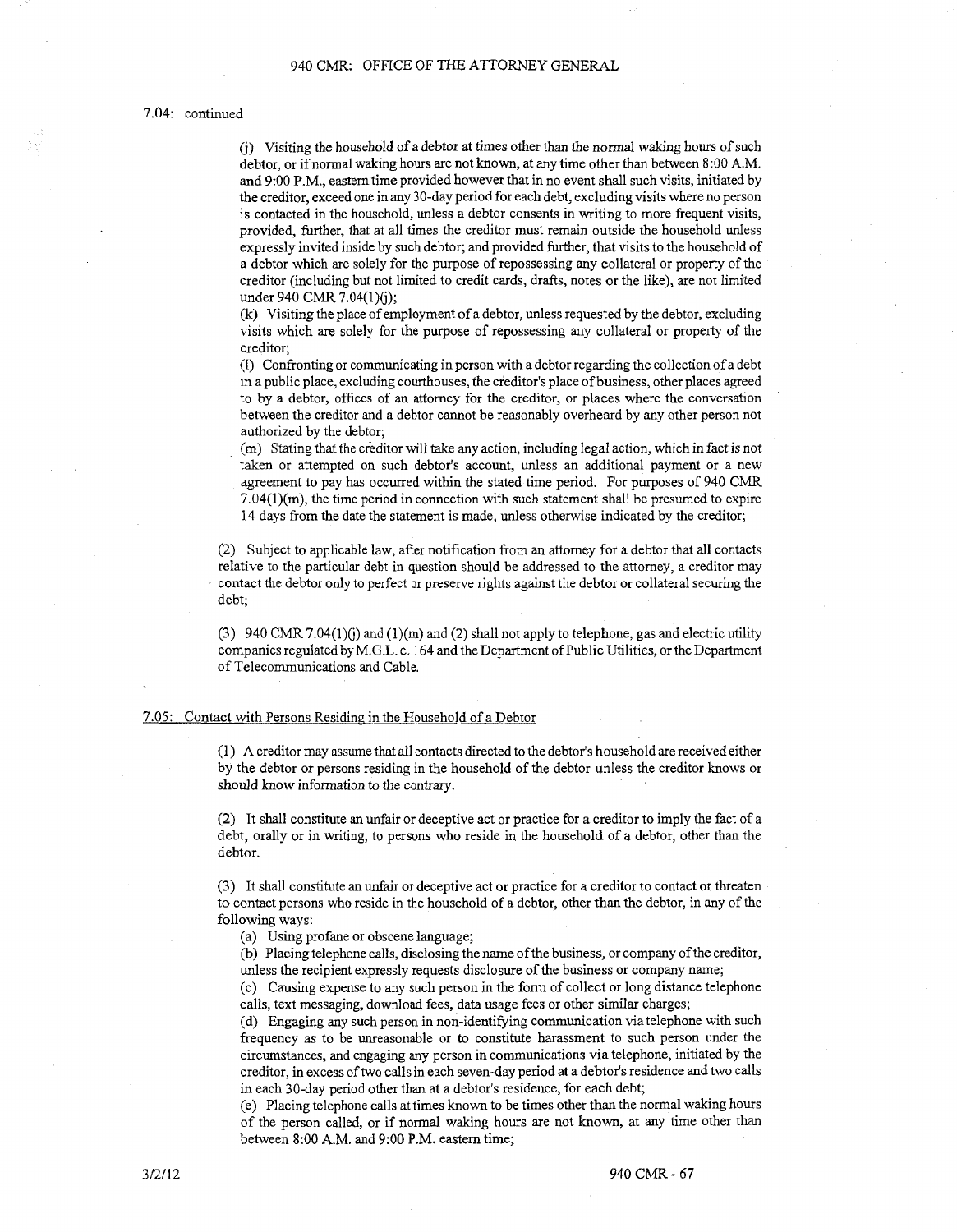#### 7.05: continued

(f) Visiting the place of employment of any such person, unless requested by such person (g) Confronting or communicating in person with any such person regarding the collection of a debt in a public place, excluding courthouses, the creditor's place of business, other places agreed to by the person, offices of the person's attorney or of the attorney for the creditor or debtor, or places where the conversation between the creditor and such person cannot reasonably be overheard by anyone not authorized by such person;

(h) Using language on envelopes or on any other printed or written materials, except materials enclosed in sealed envelopes, indicating or implying that the communication relates to the collection of a debt, which in the normal course of business may be received or examined by any such person residing *in* the household of a debtor;

(4) Nothing in 940 CMR 7.05 shall prohibit any contact required by law to be made by a creditor or attorney acting on his or her behalf engaged in collection activities, including notices required prior or subsequent to repossession.

#### 7.06: Contact with Other Persons Regarding a Debt

The following shall apply to contact with persons not covered by 940 CMR 7.04 and 7.05:

(1) It shall constitute an unfair or deceptive act or practice for a creditor to contact or threaten to contact persons in connection with a debt in any of the following ways:

(a) Implying the fact of the debt to any such person;

(b) Using language on envelopes or any other printed or written materials, except materials enclosed in sealed envelopes, indicating or implying that the contact relates to the collection of a debt, which in the normal course of business, may be received or examined by persons other than the debtor;

( c) Causing expense to any person in the form of collect or long distance telephone calls, text messaging, download fees, data usage fees or other similar charges.

### (2) The following contacts shall not be deemed unlawful:

(a) Any contact with any such persons which results solely from efforts to contact the debtor at the debtor's place of residence or at places other than a debtor's residence via telephone pursuant to 940 CMR 7.04(l)(f), provided the creditor limits the contact to disclosing only the first and last name of the individual making such communication on behalf of the creditor or a first name and unique personal identifier established by the creditor to identify the person making such communication, and the telephone number to which the debtor may return the telephone call, unlesstherecipientexpresslyrequests the disclosure of the business or company name; and provided further, that with respect to contacts made at the debtor's place of employment, the debtor has not made a request pursuant to 940 CMR 7.04(1 )(h) that such contact not be made;

(b) Any contact with any such persons made for the purpose of and limited to determining the current location of the debtor, provided the creditor, after making reasonable attempts to locate the debtor, does not have correct information as to the debtor's current residence or location and provided further, that the creditor reasonably believes that the earlier response of such person, if any, is erroneous or incomplete and that such person now has correct or complete locational information, and in no event shall such contacts exceed three per such person in any 12-month period for each debt. The creditor in making said contacts may reveal only the first and last name of the individual making such communication on behalf of the creditor or a first name and unique personal identifier established by the creditor to identify the person making such communication, unless the recipient expressly requests the disclosure of the business or company name. Any contacts at the debtor's place of employment, made pursuant to 940 CMR 7.06, shall be lawful, unless a request was made by the debtor, pursuant to 940 CMR 7.04(1)(h), that such contacts not be made;

(c) Any contact with respect to such debt to any attorney or other person employing or employed by the creditor, or to any attorney employed by the debtor; to a consumer reporting agency; or, where there are actual negotiations or arrangements for assigning or purchasing or settling of accounts, to potential assignees or purchasers or the like; or to persons who have any interest in property securing all or part of the debt; or to any *bona fide* credit counseling agency not connected to the creditor and designated in writing by the debtor;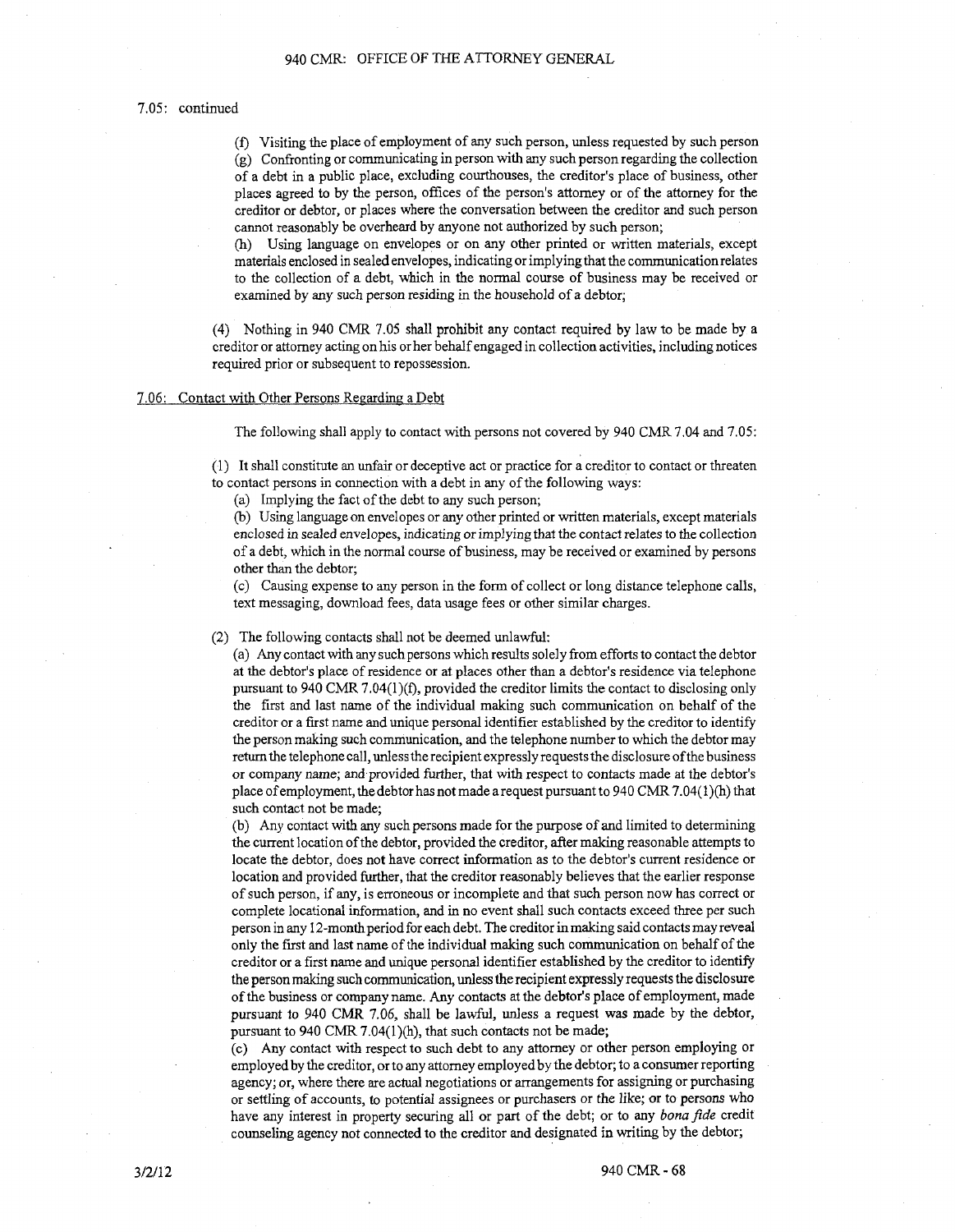### 7.06: continued

(d) Any communication of the fact of such debt by an attorney involved in litigation in connection with such debt, or after a judgment on the debt has been entered by a court of competent jurisdiction;

(e) Any contact required by law to be made by a creditor engaged in collection activities, including notices required prior or subsequent to repossession.

#### 7.07: General Unfair or Deceptive Acts or Practices

It shall constitute an unfair or deceptive act or practice to engage in any of the following practices to collect or attempt to collect any debt:

(1) Any false representation that the creditor has information in his or her possession or something of value for the debtor.

(2) Any knowingly false or misleading representation in any communication as to the character, extent or amount of the debt, or as to its status in any legal proceeding, provided, however, that an incorrect or estimated bill submitted by a gas or electric utility company regulated by M.G.L. c. 164, and the Department of Public Utilities shall not be prohibited by 940 CMR 7.07.

(3) Any false or misleading representation that a creditor is vouched for, bonded by, affiliated with, or is an instrumentality, agency, or official of the state, federal or local government.

( 4) Any false or misleading representation that a creditor is an attorney or any other officer of the court.

(5) The use, distribution or sale of any written communication which simulates, or which is falsely represented to be, or which otherwise would reasonably create a false impression that it was, a document authorized, issued or approved by a court, a government official or other governmental authority.

(6) Any representation that an existing obligation of a debtor may be increased by the addition of attorney's fees, investigation fees, service fees, or any other fees or charges, if in fact such fees or charges may not legally be added to the existing obligation.

(7) Any solicitation or obtaining of any written statement or acknowledgement in any form containing an affirmation of any obligation by a debtor who has been adjudicated bankrupt, without clearly and conspicuously disclosing the nature and consequences of such affirmation.

(8) Any false, deceptive, or misleading representation, communication, or means in connection with the collection of any debt or to obtain information concerning a debtor.

(9) Any false or misleading representation or implication that a sale, referral, or other transfer of any interest in a debt shall cause the debtor to:

(a) lose any claim or defense to payment of the debt; or

(b) become subject to any practice prohibited by 940 CMR 7.00.

(10) Any false or misleading representation or implication that the debtor committed any crime or other conduct in order to disgrace the debtor.

( 11) Communicating or threatening to communicate to any person credit information which is known or which should be known to be false including, without limitation, the failure to communicate that a disputed debt is disputed.

(12) Any false or misleading representation or implication that documents are legal processes.

(13) Any false or misleading representation or implication that documents are not legal processes or do not require action by the debtor.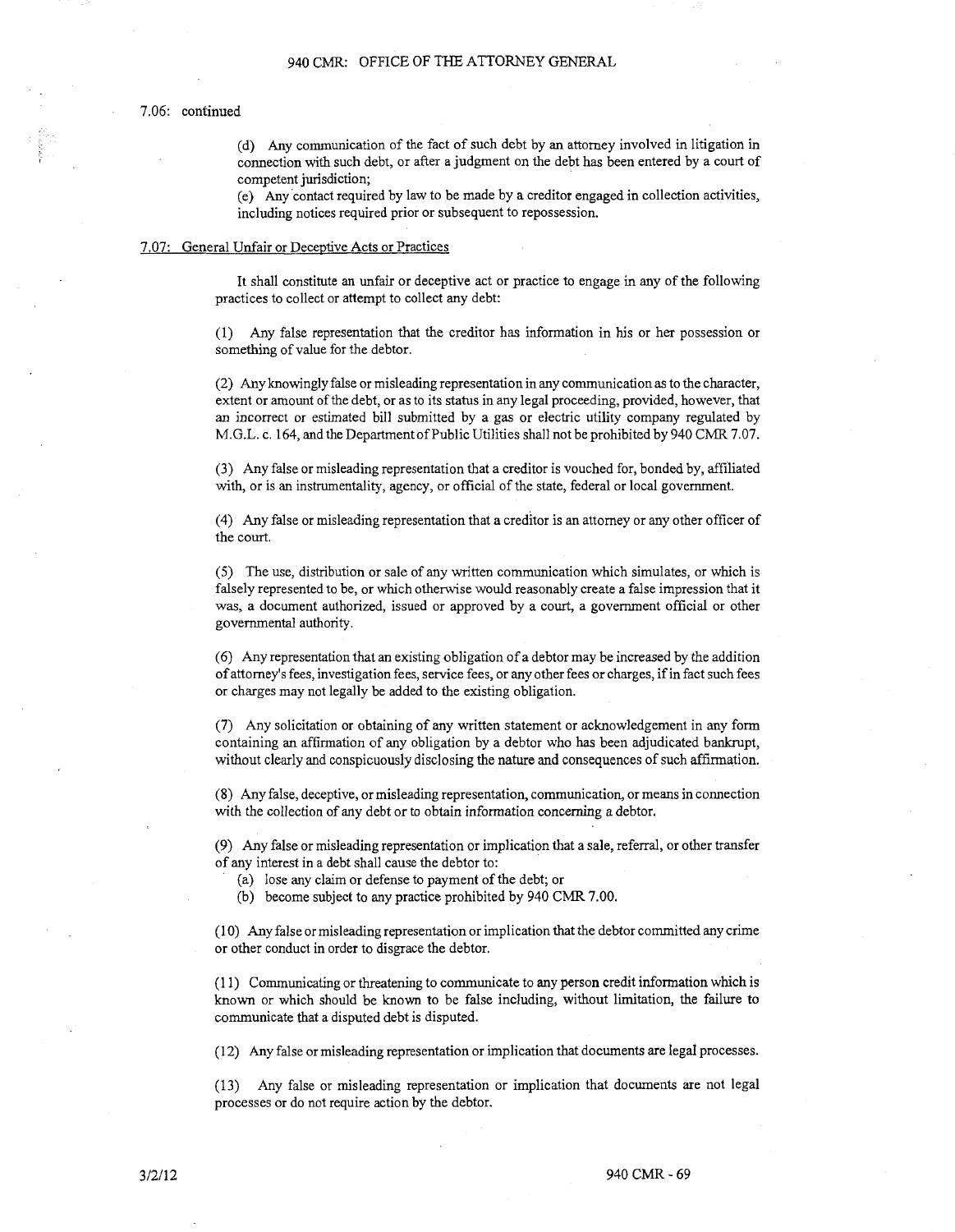### 7.07: continued

(14) Any false or misleading representation or implication that a creditor operates or is employed by a consumer reporting agency.

(15) Using any business, company or organization name other than the true name of the creditor's business, company or organization.·

( 16) The collection of any amount (including interest, fees, charges or expenses incidental to the principal obligation) unless such amount is expressly authorized by the agreement creating the debt or permitted by law.

( 17) Requesting or demanding from a debtor a post dated check, draft, order for withdrawal or other similar instrument or method in payment for the debt or any portion thereof, or for a creditor to negotiate such instrument before the due date of the instrument.

(18) Taking or threatening to take any non-judicial action *to* effect dispossession or disablement of property if:

(a) there is no present right to possession of the property claimed as collateral through a court order or an enforceable security interest;

(b) there is no present intention to take possession of the property;

( c) the creditor knows or has reason to know that demands for payment and/or legal notices were not directed to the debtor's current address; or

(d) the property is exempt from seizure on execution because its value does not exceed the value for exemption set forth in M.G.L. c. 235, *§ 34,* or the property is otherwise exempt by law from such dispossession or disablement; 940 CMR 7.07(18)(d) shall not apply to first mortgage foreclosures properly conducted in accordance with Massachusetts law.

(19) Taking possession of or selling upon execution property that is exempt from seizure on execution because its value does not exceed the value for exemption set forth in M.G.L. c. 235, § 34, or the property is otherwise exempt by law from such dispossession or disablement; 940 CMR 7.07(19) shall not apply to first mortgage foreclosures properly conducted in accordance with Massachusetts law.

(20) Communicating with a debtor regarding a debt by postcard.

(21) Reporting to a consumer reporting agency on transactions or experiences with a debtor in a name other than that of the creditor.

(22) Failing to disclose the telephone number and office hours of the creditor or his agents on all written communications to the debtor.

(23) Requesting any information about the debtor or the debtor's accounts or assets other than information the creditor, in good faith, believes will assist in the collection of the debt owed to the creditor.

(24) Collecting or attempting to collect from any person payment of any debt that the creditor knows, or has reason to know based on a good faith determination, is a time-barred debt, or seeking or obtaining from any person an admission, affirmation, acknowledgement of a new promise to pay, or any waiver oflegal rights or defenses with regard to any debt that the creditor knows or has reason to know is a time-barred debt, unless the creditor discloses that the debt may be unenforceable through a lawsuit because the time for filing suit may have expired, and that the debtor is not required by law to sign any admission, affirmation, or acknowledgement of, or new promise to pay the debt, or to make any payment on the debt, or to waive any rights with regard to the effect of the running of the applicable statute of limitations.

(a) A creditor who makes the following disclosure shall be deemed to have complied with the requirements of 940 CMR 7 .07(24):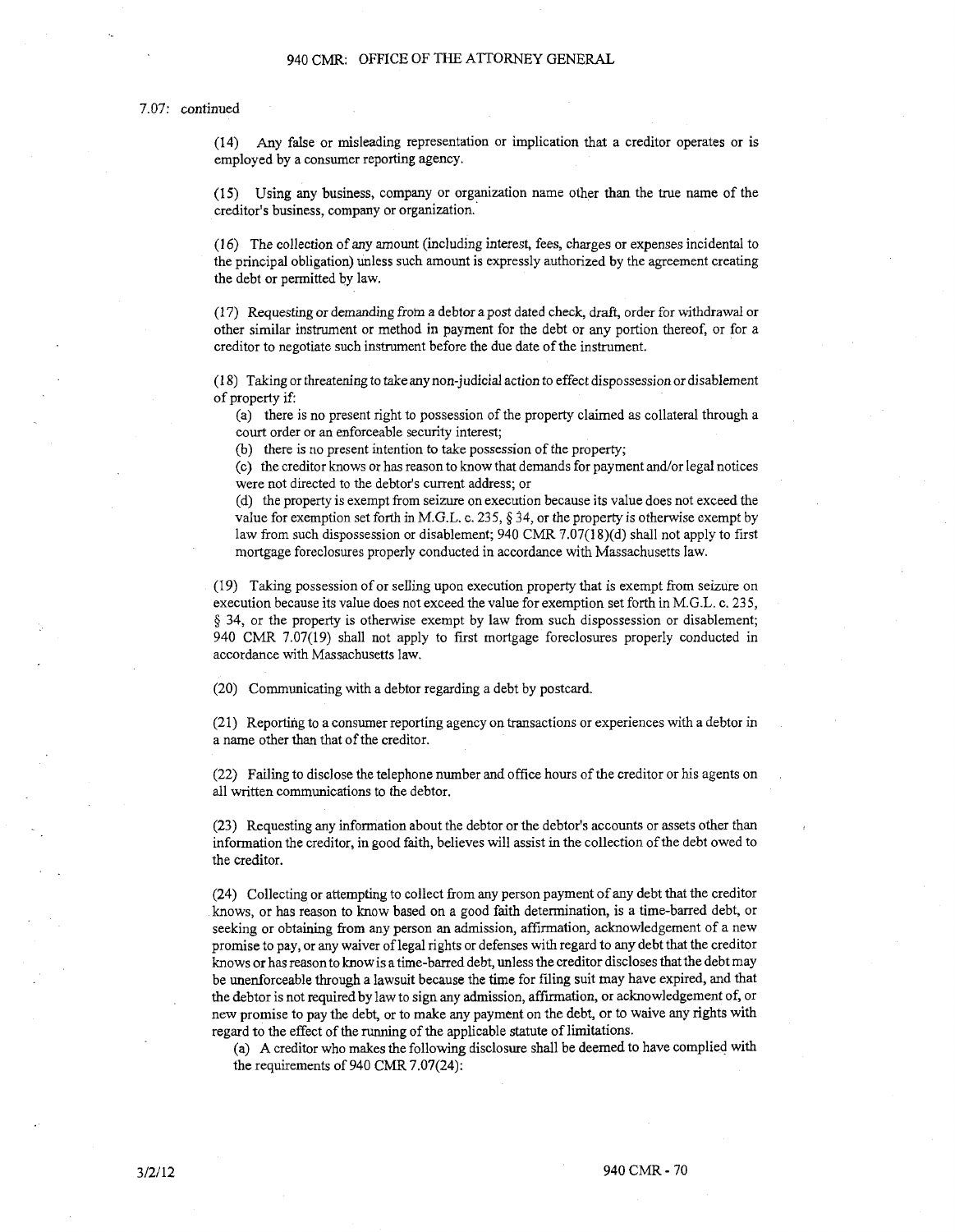## 940 CMR: OFFICE OF THE ATTORNEY GENERAL

### 7.07: continued

WE ARE REQUIRED BY REGULATION OF THE MASSACHUSETTS ATTORNEY GENERAL TO NOTIFY YOU OF THE FOLLOWING INFORMATION. THIS INFORMATION IS NOT LEGAL ADVICE: THIS DEBT MAY BE TOO OLD FOR YOU TO BE SUED ON IT IN COURT. IF IT IS TOO OLD, YOU CANNOT BE REQUIRED TO PAY IT THROUGH A LAWSUIT. TAKE NOTE: YOU CAN RENEW THE DEBT AND THE STATUTEOFLIMITATIONSFOR THE FILING OF A LAWSUIT AGAINST YOU IF YOU DO ANY OF THE FOLLOWING: MAKE ANY PAYMENT ON THE DEBT, SIGN A PAPER IN WHICH YOU ADMIT THAT YOU OWE THE DEBT OR IN WHICH YOU MAKE A NEW PROMISE TO PAY; SIGN A PAPER IN WHICH YOU GIVE UP OR WAIVE YOUR RIGHT TO STOP THE CREDITOR FROM SUING YOU IN COURT TO COLLECT THE DEBT. WHILE THIS DEBT MAY NOT BE ENFORCEABLE THROUGH A LAWSUIT, IT MAY STILL AFFECT YOUR ABILITY TO OBTAIN CREDIT OR AFFECT YOUR CREDIT SCORE OR RATING.

(b) In the case of written communications, the disclosures required by  $940$  CMR 7.07(24)(b) shall.be clear and conspicuous by appearing in a type which is a minimum of eight-point type and said disclosure shall be placed on the front page of the communication;

(c) In the case of oral communications, the disclosures required by 940 CMR 7.07(24)(c) shall be made immediately before or immediately after the first statement requesting payment, or, if no request for payment is made, no later than immediately after reference to the debt is first made.

#### 7.08: Validation of Debts

( 1) It shall constitute an unfair or deceptive act or practice for a creditor to fail to provide to a debtor or an attorney for a debtor the following within five business days after the initial communication with a debtor in connection with the collection of a debt, unless the following information is contained in the initial communication or the debtor has paid the debt:

(a) The amount of the debt;

(b) The name of the creditor to whom the debt is owed;

(c) A statement that unless the debtor, within 30 days after receipt of the notice, disputes the validity of the debt, or any portion thereof, the debt will be assumed to be valid by the creditor; and

( d) A statement that ifthe debtor notifies the creditor in writing within 30 days after receipt of this notice that the debt, or any portion thereof is disputed, the creditor will obtain verification of the debt and provide the debtor, or an attorney for the debtor, additional materials described in 940 CMR 7.08(2).

(2) If the debtor, or any attorney for the debtor, notifies the creditor in writing within the 30-day period described in 940 CMR 7.08(1), that the debt, or any portion thereof, is disputed, the creditor shall cease collection of the debt, or any disputed portion thereof, until the creditor verifies the.debt and provides the debtor, or any attorney of the debtor, by first class mail, the following materials:

(a) All documents, including electronic records or images, which bear the signature of the debtor and which concern the debt being collected;

(b) A ledger, account card, account statement copy, or similar record, whether paper or electronic, which reflects the date and amount of payments, credits, balances, and charges concerning the debt, including but not limited to interest, fees, charges or expenses incidental to the principal obligation which the creditor is expressly authorized to collect by the agreement creating the debt or permitted to collect by law;

(c) The name and address of the original creditor, if different from the collecting creditor; and

( d) A copy of any judgment against the debtor.

Pursuant to 940 CMR 7.0&(2), the creditor must provide those materials described in 940 CMR 7.08(2)(a) through (d) which are in the possession, custody or control of the creditor. If the creditor does not possess, have custody of, or control the materials described in 940 CMR 7.08(2)(a) through (d), the creditor shall cease collection of the debt until the creditor has made reasonable efforts to obtain the necessary information and provide this information to the debtor.